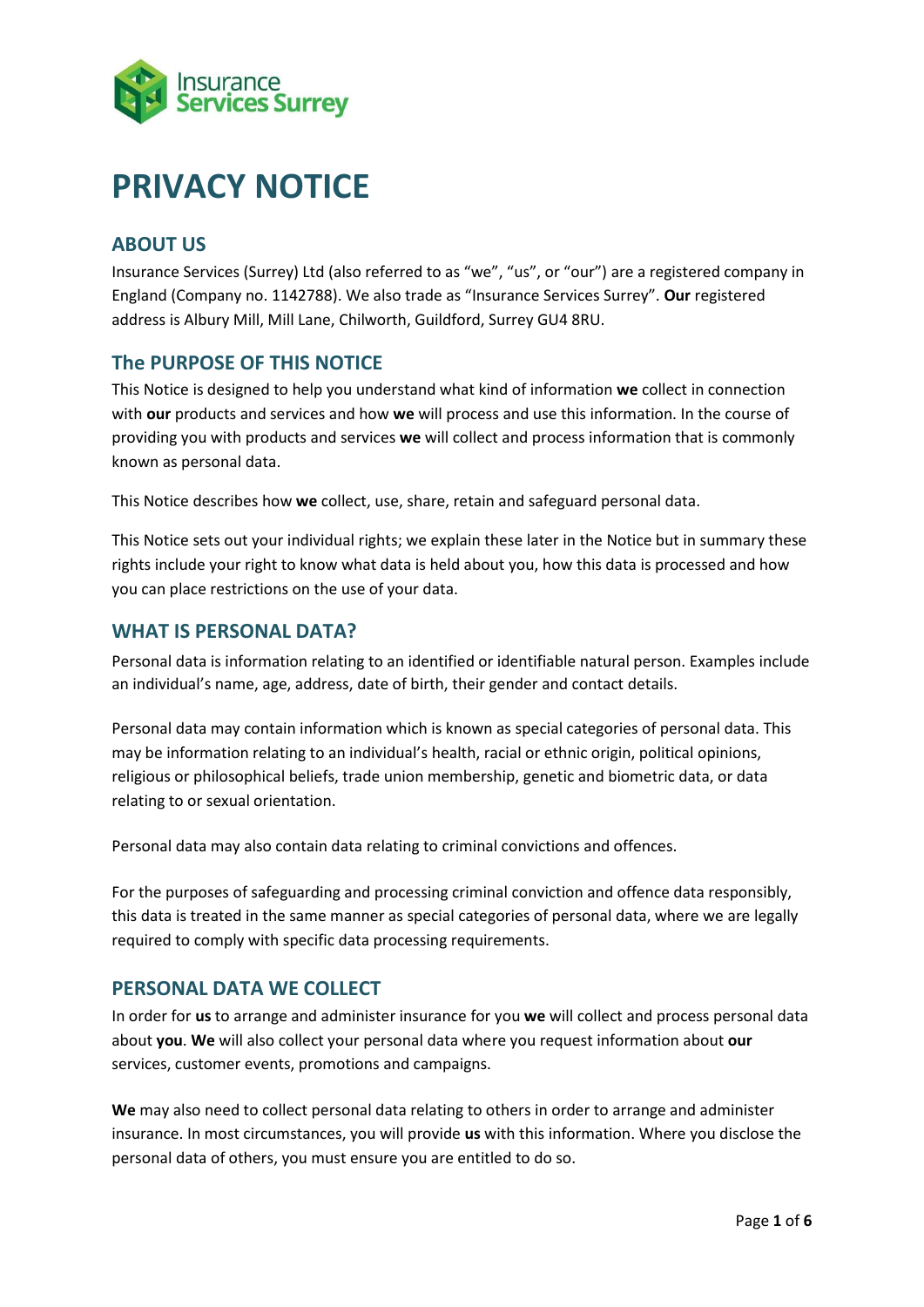

You may provide **us** with personal data when completing online quote or contact forms, when you contact **us** via the telephone, when writing to **us** directly or where **we** provide you with paper-based forms for completion or we complete a form in conjunction with you.

**We** will share your personal data within **our** firm and with business partners. This is normal practice within the insurance industry where it is necessary to share information in order to place, quantify and underwrite risks, to assess overall risk exposure and to process claims. It is also necessary to determine the premium payable and to administer **our** business.

**We** also share personal data with authorised third parties, this is necessary where **we** are required to do so by law, where **we** need to administer **our** business, to quote for, source, place and administer your insurances including arranging insurance premium finance, to perform underwriting activities and to process claims. Some examples follow:

- − Insurers;
- − Underwriters;
- − Premium finance providers;
- − Credit reference agencies;
- − Debt recovery agencies;
- − Claims handling companies;
- − Loss adjusters;
- − Insurance brokers;
- − Reinsurers;
- − Regulators.

**We** will also collect electronic personal data when you first visit our website where we will place a small text file that is commonly known as a cookie on your computer. Cookies are used to identify visitors and to simplify accessibility, and to monitor visitor behaviour when viewing website content, navigating our website and when using features. For more information please see our Cookie policy <http://www.insurancesurrey.co.uk/privacy-cookies-policy/>

**We** may record your communications with **us** when contacting **our** customer care, complaints and other customer focused functions.

Where **we** collect data directly from you, **we** are considered to be the controller of that data i.e. **we** are the data controller. Where **we** use third parties to process your data, these parties are known as processors of your personal data. Where there are other parties involved in underwriting or administering your insurance they may also process your data in which circumstance **we** will be a joint data controller of your personal data.

A data 'controller' means the individual or organisation which, alone or jointly with others, determines the purposes and means of the processing of personal data.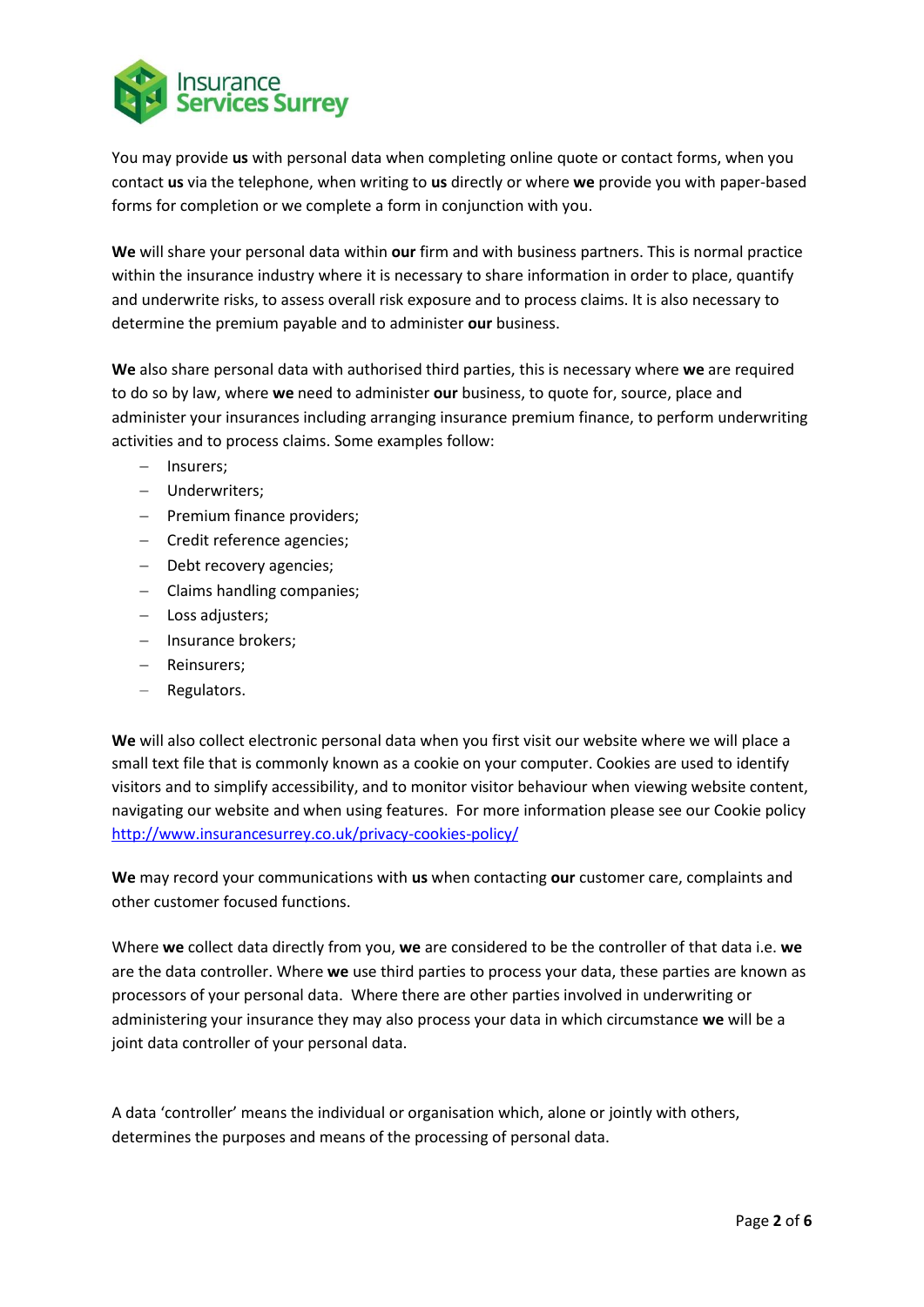

A data 'processor' means the individual or organisation which processes personal data on behalf of the controller.

As a provider of insurance services, **we** will process the following categories of data:

- Personal data such as an individual's name, address, date of birth, gender, contact details and details of historic claims
- Special categories of personal data such as health and details on historic claims resulting in injury (physical and physiological)
- Data relating to criminal convictions and offences such as details of driving offences or insurance fraud

If you object to the collection, sharing and use of your personal data **we** may be unable to provide you with **our** products and services.

For the purposes of meeting the Data Protection Act 2018 territorial scope requirements, the United Kingdom is identified as the named territory where the processing of personal data takes place.

If you require more information about **our** insurance processes or further details on how **we** collect personal data and with whom **we** share data with, please contact **our** data privacy officer by emailing enquiries@insurancesurrey.co.uk.

# **WHY DO WE NEED YOUR PERSONAL DATA?**

**We** will use your personal data for the performance of our contract with you, to quote for and provide you with insurance products and services, to process claims and renewals, to administer your policy and **our** business, to respond to any requests from you about services **we** provide and to process complaints. **We** will also use your personal data to manage your account, perform statistical analysis on the data **we** collect, financial planning and business forecasting purposes and to develop new and market existing products and services.

We will use the special category and criminal conviction data we collect about you for the performance of our contract with you which is deemed to be necessary for reasons of substantial public interest. This allows us to quote for and provide you with insurance products and services, to process claims and renewals and to administer your policy.

In purchasing **our** products and services you should understand that you are forming a contract with **us**. If you contact **us** for a quote or request details on the services **we** provide, **we** consider ourselves as having a legitimate business interest to provide you with further information about **our** services.

In some situations, **we** may request your consent to market **our** products and services to you, to share your data or to transfer your data outside the European Economic Area. Where **we** require consent, your rights and what you are consenting to will be clearly communicated to you. Where you provide consent, you can withdraw this at any time by contacting **us***.*

**We** will retain your personal data at the end of any contractual agreement for a period of seven years. We will retain special category and criminal conviction data for a period of seven years.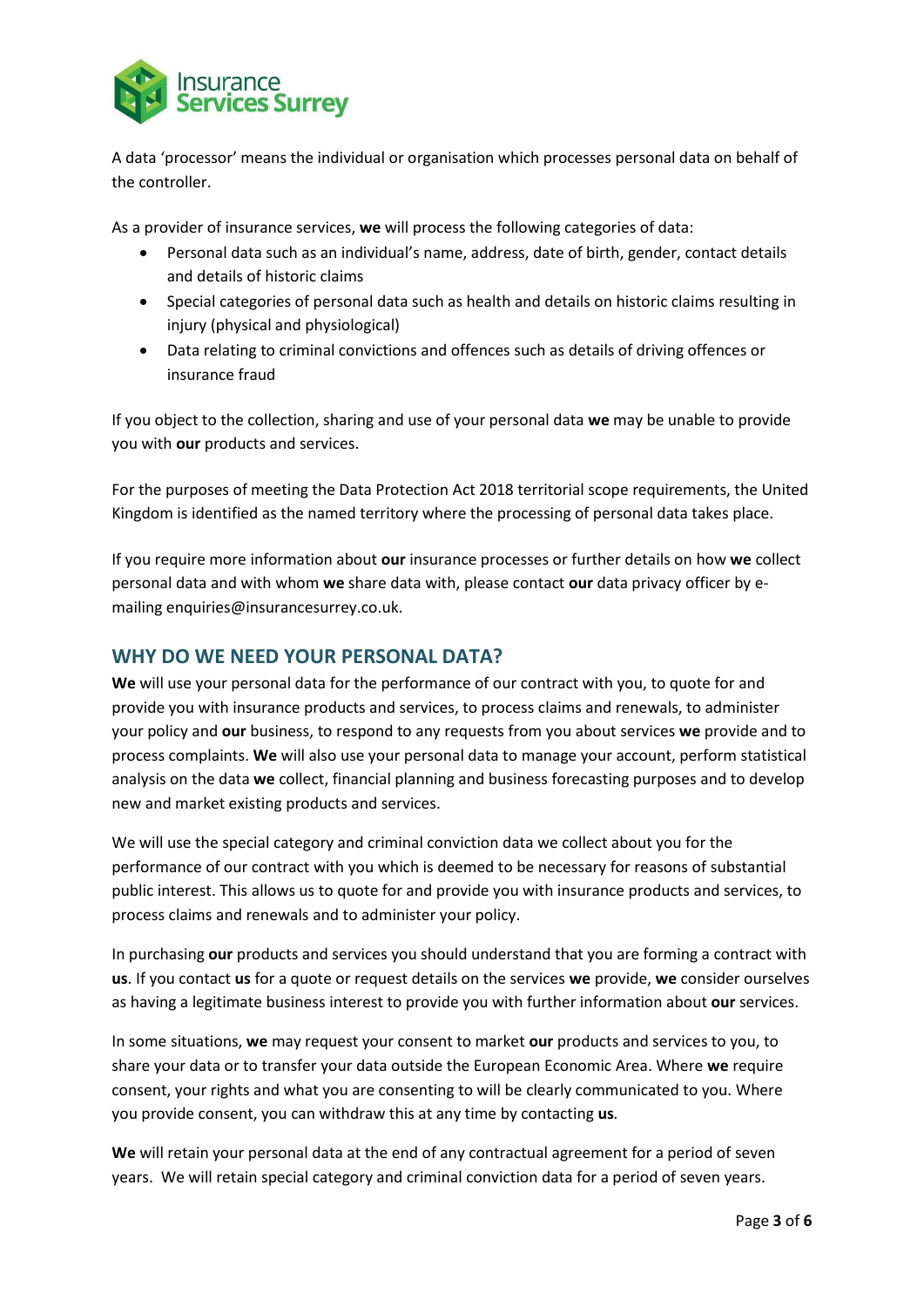

Where you have submitted a claim, we will retain your data for a period of seven years if it is a noninjury claim; where an individual has been injured (physical and physiological), we will retain your data for up to seven years. Where you have requested a quote, **we** will retain your personal data for one year (and may extend this period with your permission), where you have contacted **us** for details of **our** services and products, **we** will retain your personal data for one year. Where you make a complaint, we will retain the data for seven years. Where you or law enforcement agencies inform us about any active investigation or potential criminal prosecution, we will comply with legal requirements when retaining this data.

The retaining of data is necessary where required for contractual, legal or regulatory purposes or for our legitimate business interests for statistical analysis (profiling) and product development and marketing purposes.

Sometimes **we** may need to retain your data for longer, for example if **we** are representing you or defending ourselves in a legal dispute or as required by law or where evidence exists that a future claim may occur.

You should be aware that **we** use automated decision making (services/tools and techniques) to check for customer suitability to **our** products, for example **we** might perform a credit search to check an individual's solvency and credit rating. **We** also analyse data to identify products and services that customers may be interested in, this is commonly known as profiling. You have the right to object to the use of profiling activities and the use of automated decision-making services/tools and techniques.

Please contact **us if** you object to the use of, or you have any questions relating to the use of, your data, the retention of your personal data or the use of profiling and automated decision-making services/tools and techniques. You can opt out of receiving marketing services by e-mailing enquiries@insurancesurrey.co.uk.

## **INTERNATIONAL TRANSFERS OF PERSONAL DATA**

Insurers that we work with may transfer your data to third parties based outside the European Economic Area. This is necessary for the purposes of administering business and underwriting and claims processing purposes. Such parties are not permitted to use your personal data for any other purpose than for what has been agreed with **us**. These parties are also required to safeguard your personal data through the use of appropriate technical and organisational data security measures and are prohibited from disclosing or sharing your data with other third parties without **our** prior authorisation, or unless as required by law.

#### **YOUR RIGHTS**

Individuals are provided with legal rights governing the use of their personal data. These grant individuals the right to understand what personal data relating to them is held, for what purpose, how it is collected and used, with whom it is shared, where it is located, to object to its processing, to have the data corrected if inaccurate, to take copies of the data and to place restrictions on its processing. Individuals can also request the deletion of their personal data.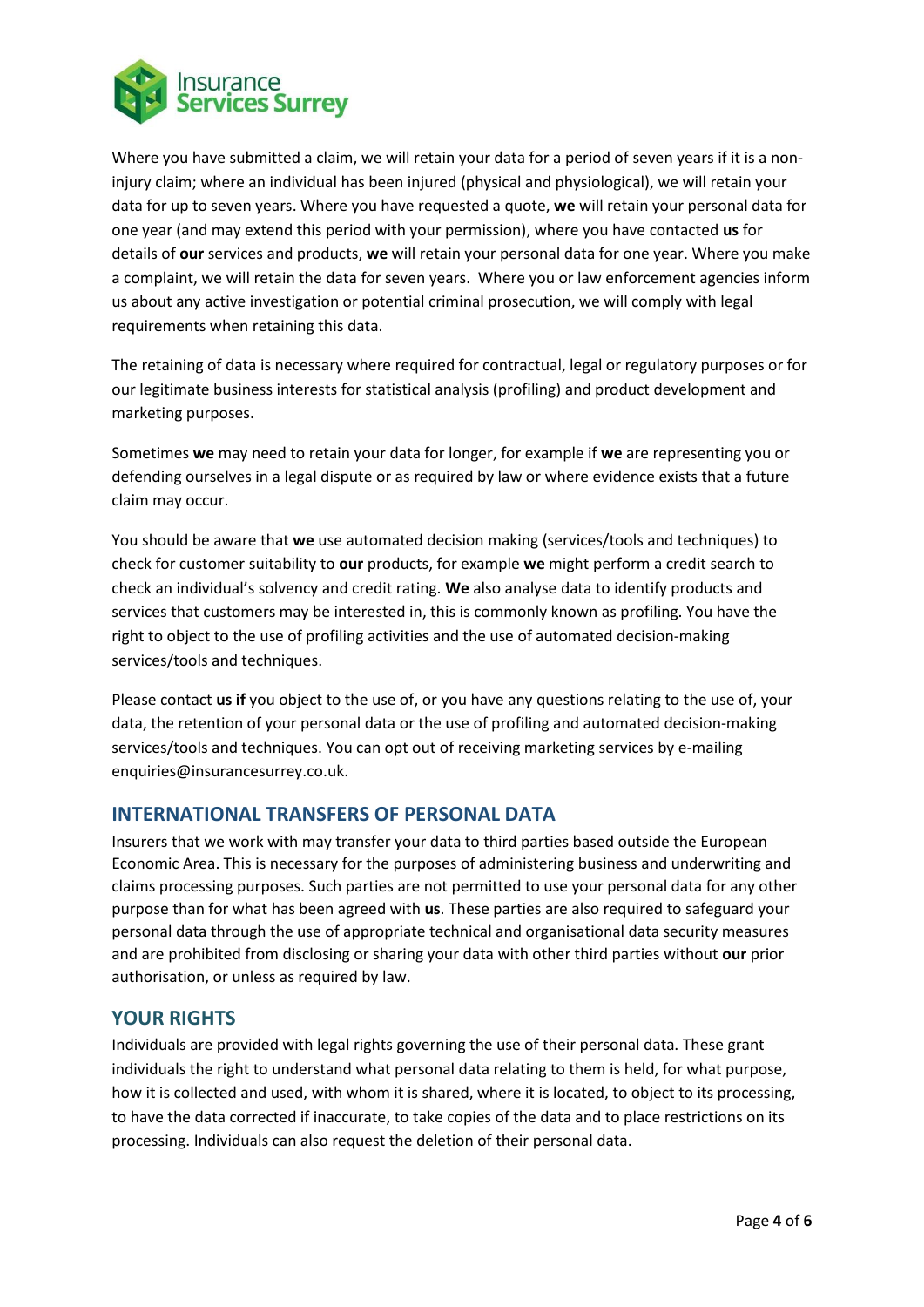

These rights are known as Individual Rights under the Data Protection Act 2018. The following list details these rights:

- − The **right to be informed** about the personal data being processed;
- − The **right of access** to your personal data;
- − The **right to object** to the processing of your personal data;
- − The **right to restrict** the processing of your personal data;
- − The **right to rectification** of your personal data;
- − The **right to erasure** of your personal data;
- − The **right to data portability** (to receive an electronic copy of your personal data);
- − Rights relating to automated decision making including profiling.

Individuals can exercise their Individual Rights at any time. As mandated by law **we** will not charge a fee to process these requests, however if your request is considered to be repetitive, wholly unfounded and/or excessive, **we** are entitled to charge a reasonable administration fee.

In exercising your Individual Rights, you should understand that in some situations **we** may be unable to fully meet your request, for example if you make a request for **us** to delete all your personal data, **we** may be required to retain some data for taxation, prevention of crime and for regulatory and other statutory purposes.

You should understand that when exercising your rights, a substantial public or vital interest may take precedence over any request you make. In addition, where these interests apply, we are required by law to grant access to this data for law enforcement, legal and/or health related matters.

The flow of data within the insurance sector is complex and **we** ask you to keep this in mind when exercising your 'rights of access' to your information. Where **we** may be reliant on other organisations to help satisfy your request this may impact on timescales.

If you require further information on your Individual Rights or you wish to exercise your Individual Rights, please contact **us** by e-mailing enquiries@insurancesurrey.co.uk or by writing to us at PO Box 1533, Woking, Surrey GU22 2RY.

## **PROTECTING YOUR DATA**

We will take all appropriate technical and organisational steps to protect the confidentiality, integrity, availability and authenticity of your data, including when sharing your data with authorised third parties.

#### **COMPLAINTS**

If you are dissatisfied with any aspect of the way in which we process your personal data, please contact **us**. You also have the right to complain to the UK's data protection supervisory authority, the Information Commissioner's Office(ICO). The ICO may be contacted via its website which is [https://ico.org.uk/concerns/,](https://ico.org.uk/concerns/) by [live chat](https://ico.org.uk/global/contact-us/live-chat) or by calling their helpline on 0303 123 1113.